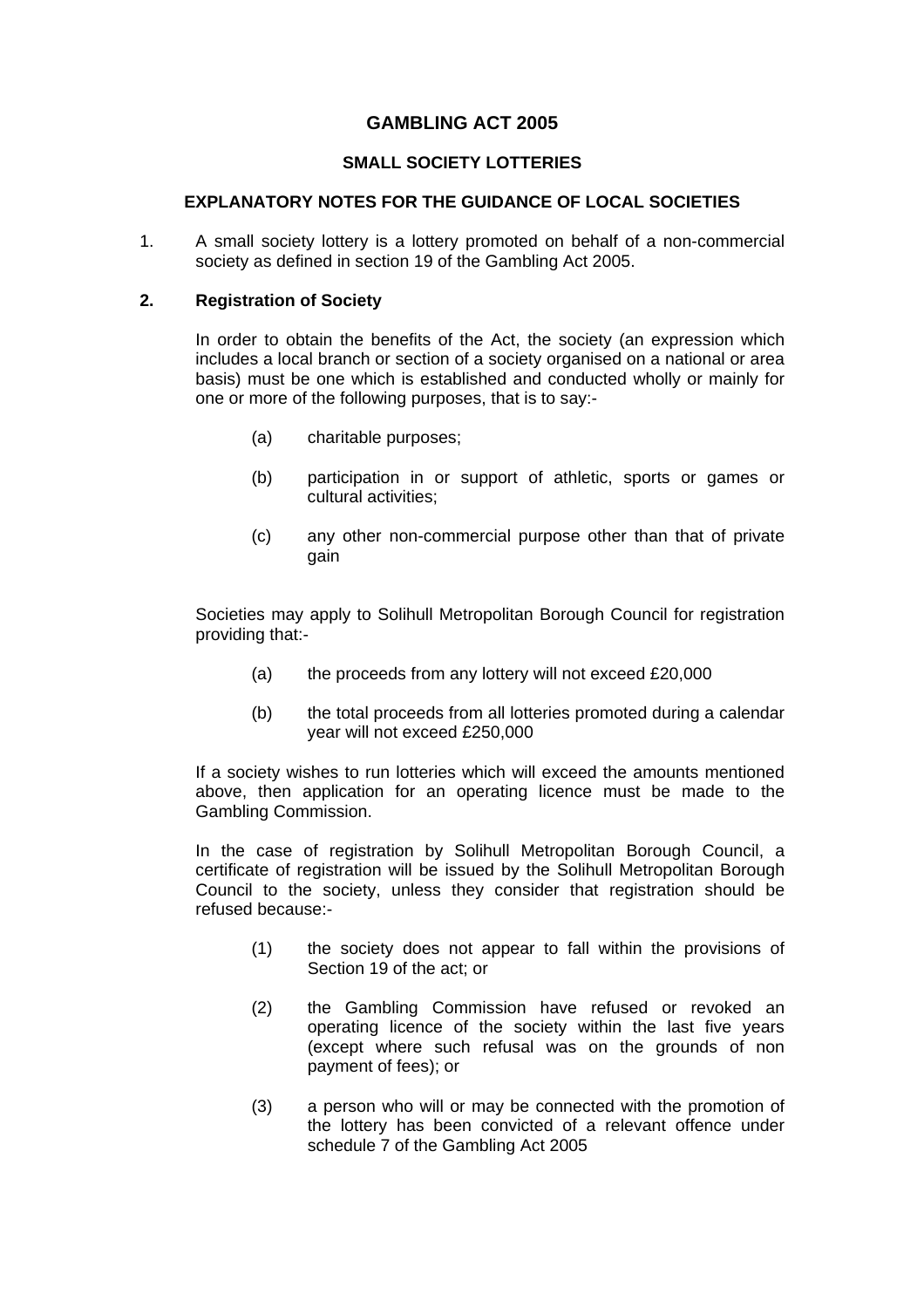(4) information provided in or with the application for registration is found to be false or misleading

If the Solihull Metropolitan Borough Council propose to refuse to register the society they must first give the society an opportunity of being heard, and eventually notify their decision to the society. If registration is finally refused the society has a right to appeal to the Magistrates Court, except where such refusal is for the reason set out in paragraph (2) above.

Even if the society is duly registered, the Solihull Metropolitan Borough Council may subsequently decide that the registration should be revoked if the society no longer falls within the provisions of Section 19 of the Act, or if there is a conviction of any person for an offence as mentioned above. In such a case the procedure applicable to a refusal of registration then applies.

Every registered society must pay to Solihull Metropolitan Borough Council the annual statutory fee of £20.00 on the anniversary of the registration. At any time, however, the society may apply for its registration to be cancelled and the Solihull Metropolitan Borough Council must in any such case cancel the registration accordingly.

# **3. Conduct of Lotteries**

The following conditions apply:-

- (a) the maximum amount that can be deducted for expenses and prizes is 80%, with a minimum of 20% going to the purposes of the society;
- (b) the promoter of the lottery must be a member of the society authorised by the governing body of the society to act as such;
- (c) every ticket distributed or sold must specify the name of the society, the name and address of the promoter and the date of the lottery;
- (d) tickets may not be sold to children under 16 years of age, or given to children under 16 years of age to sell;
- (e) a ticket need not be a paper document, it may also be electronic. If a ticket is an electronic ticket, it must be capable of being printed or stored electronically;
- (f) the price of every ticket distributed or sold must be the same and must be stated on the ticket;
- (g) no person may be admitted to participate in a lottery in respect of a ticket except after payment to the society of the whole price of a ticket, and no money received for or on account of a ticket may in any circumstances be returned;
- (h) no payment other than the price of a ticket may be required of a person as a condition of his admission to participate in a society's lottery;
- (i) the whole proceeds after deducting sums lawfully appropriated on account of expenses or for the provision of prizes, must be applied to